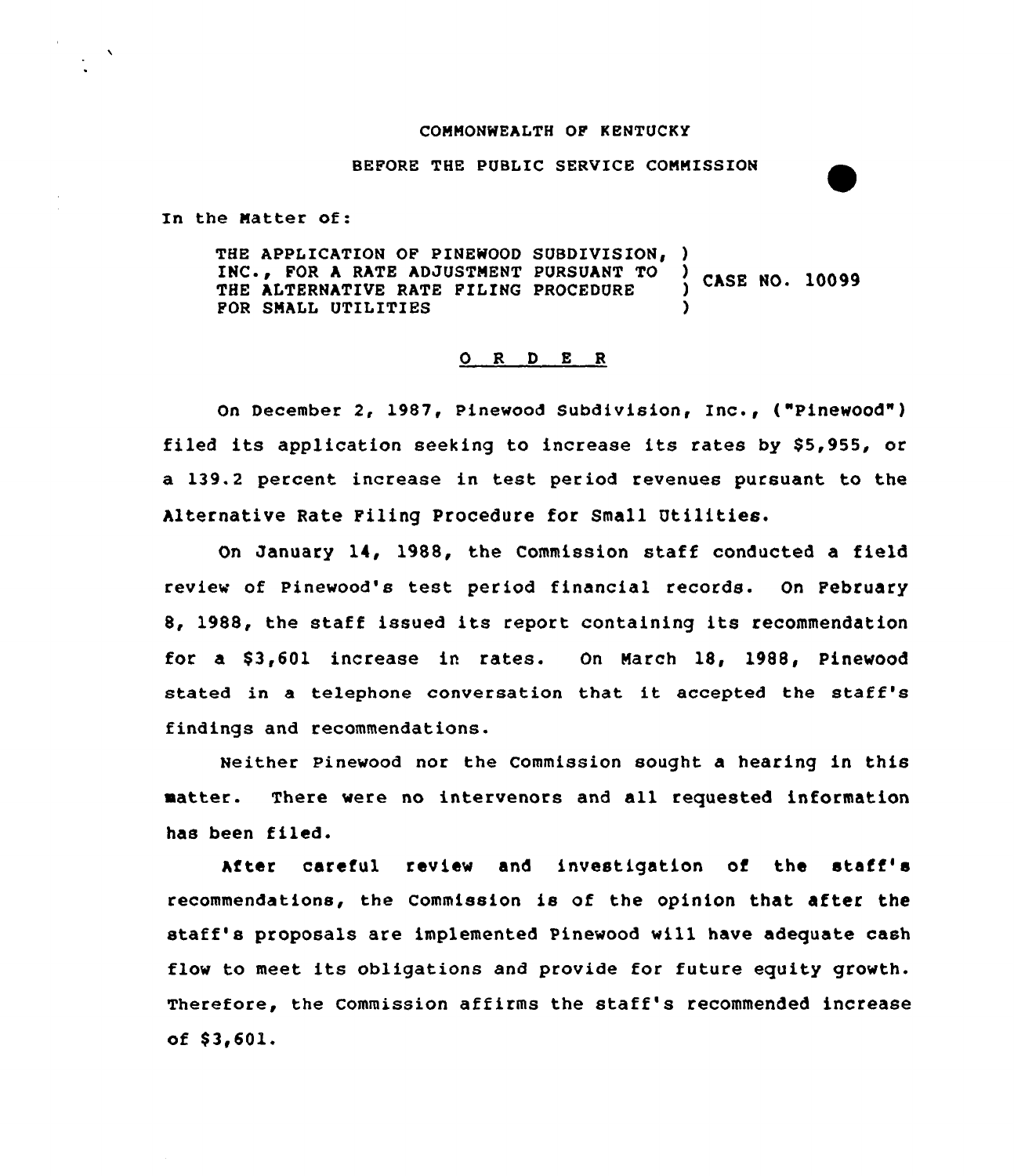## FINDINGS AND ORDERS

l. Pinewood should be granted rates which would produce additional annual revenues of \$3,601.

2. The rates and charges in Appendix <sup>A</sup> are the fair, )ust, and reasonable rates and charges to be charged by Pinewood in that they should produce annual revenues of \$7,879.

3. Within 30 days of the date of this Order, Pinewood should file with this Commission its revised tariff sheets setting out the rates approved herein.

IT IS THEREFORE ORDERED that:

1. Pinewood be and hereby is granted rates to produce additional annual revenues of \$3,601.

2. The rates and charges in Appendix A are the fair, just and reasonable rates and charges to be charged by Pinewood for service rendered on and after the date of this Order.

3. Within <sup>30</sup> days of the date of this Order, Pinewood shall file with this Commission its revised tariff sheets setting out the rates approved herein.

Done at Frankfort, Kentucky, this 29th day of March. 1988.

PUBLIC SERVICE CONNISSION

Chairma

Column N. Navre

ATTEST:

Executive Director